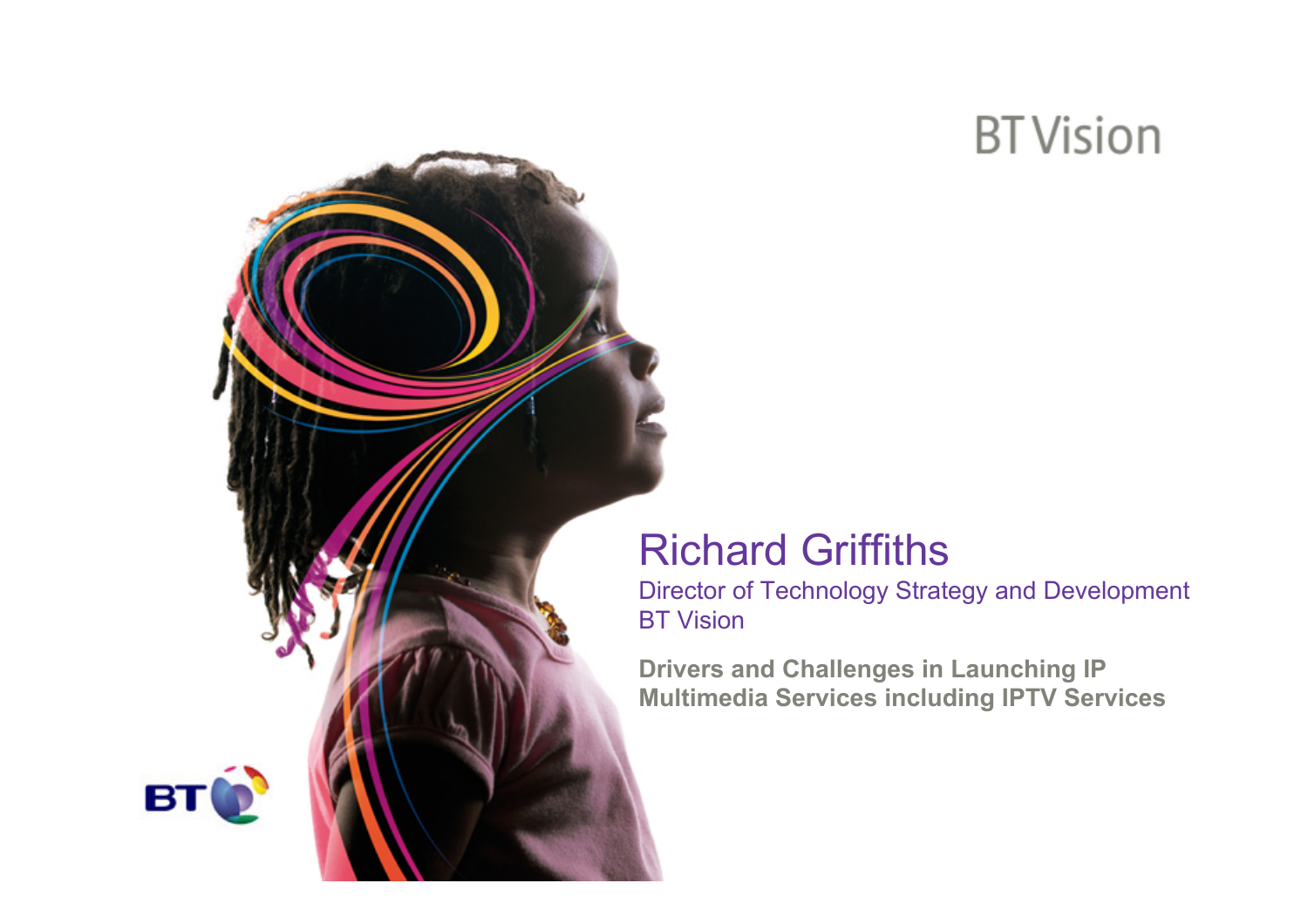

### What do we mean by IP Multimedia Services?





© British Telecommunications plc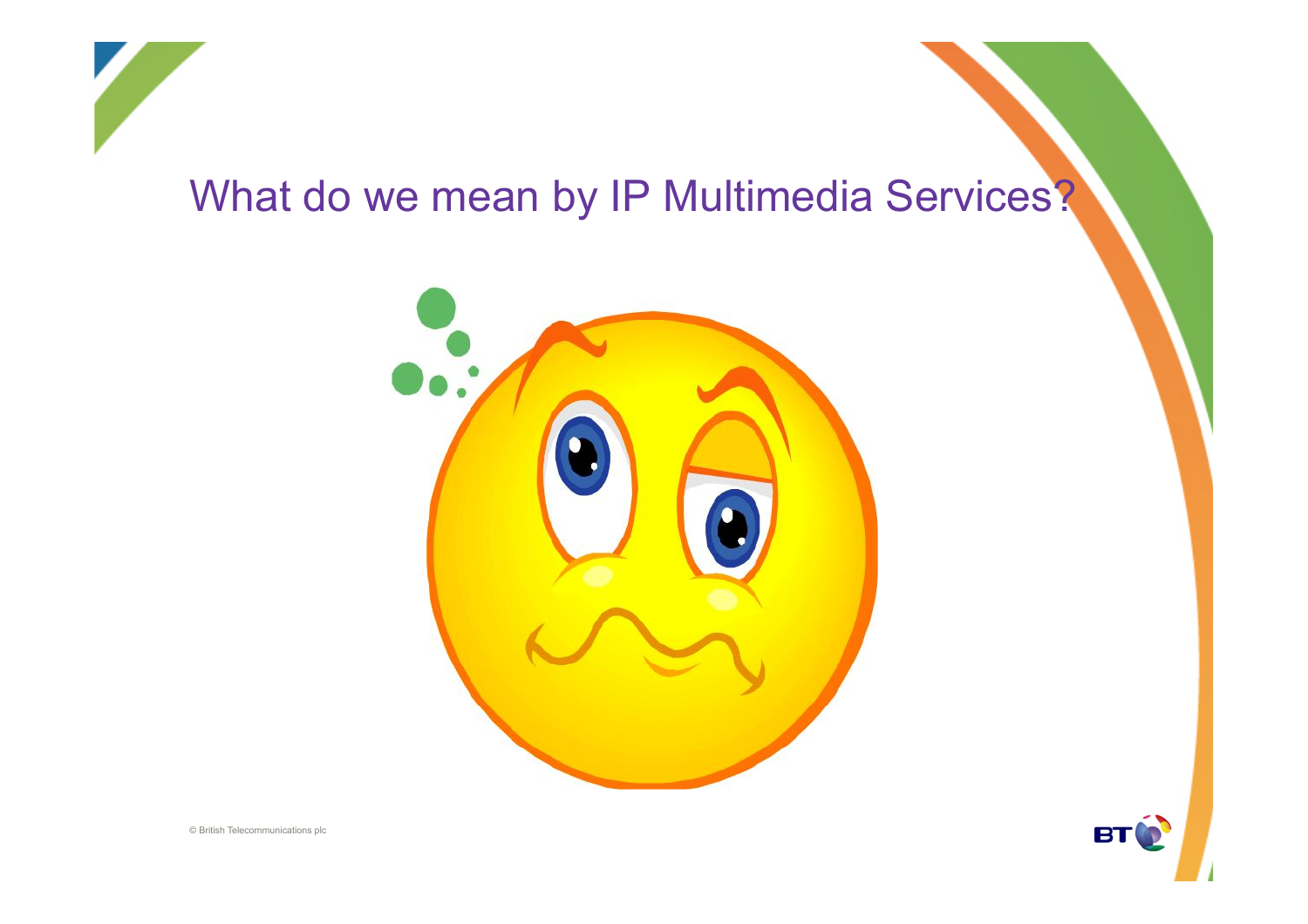

### What do we mean by IPTV?

It's as easy for viewers to use as existing TV It is viewed on the device called a TV Viewers' expectations of TV are met It's a ten-foot, lean-back experience

But… it happens to come over the IP network

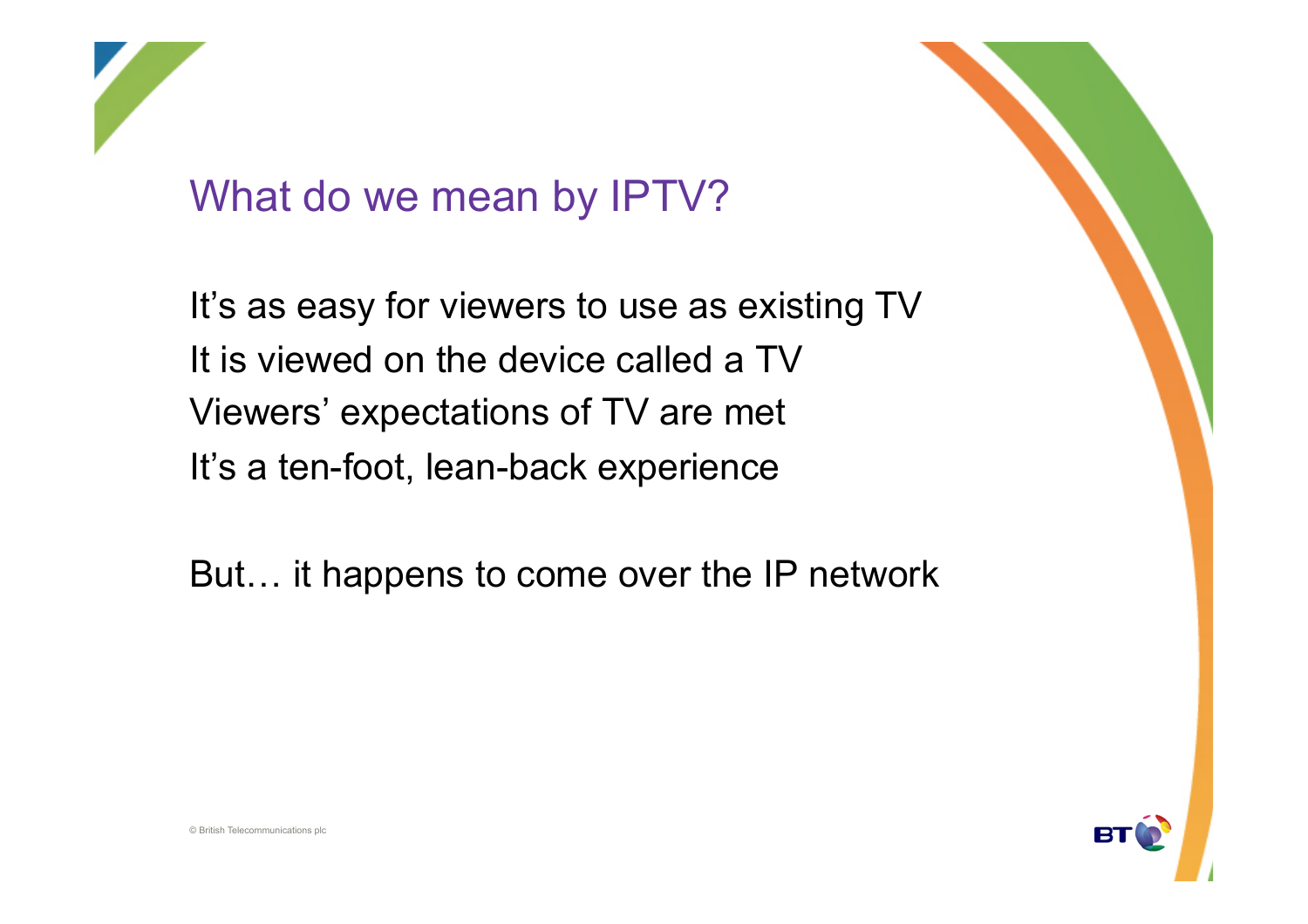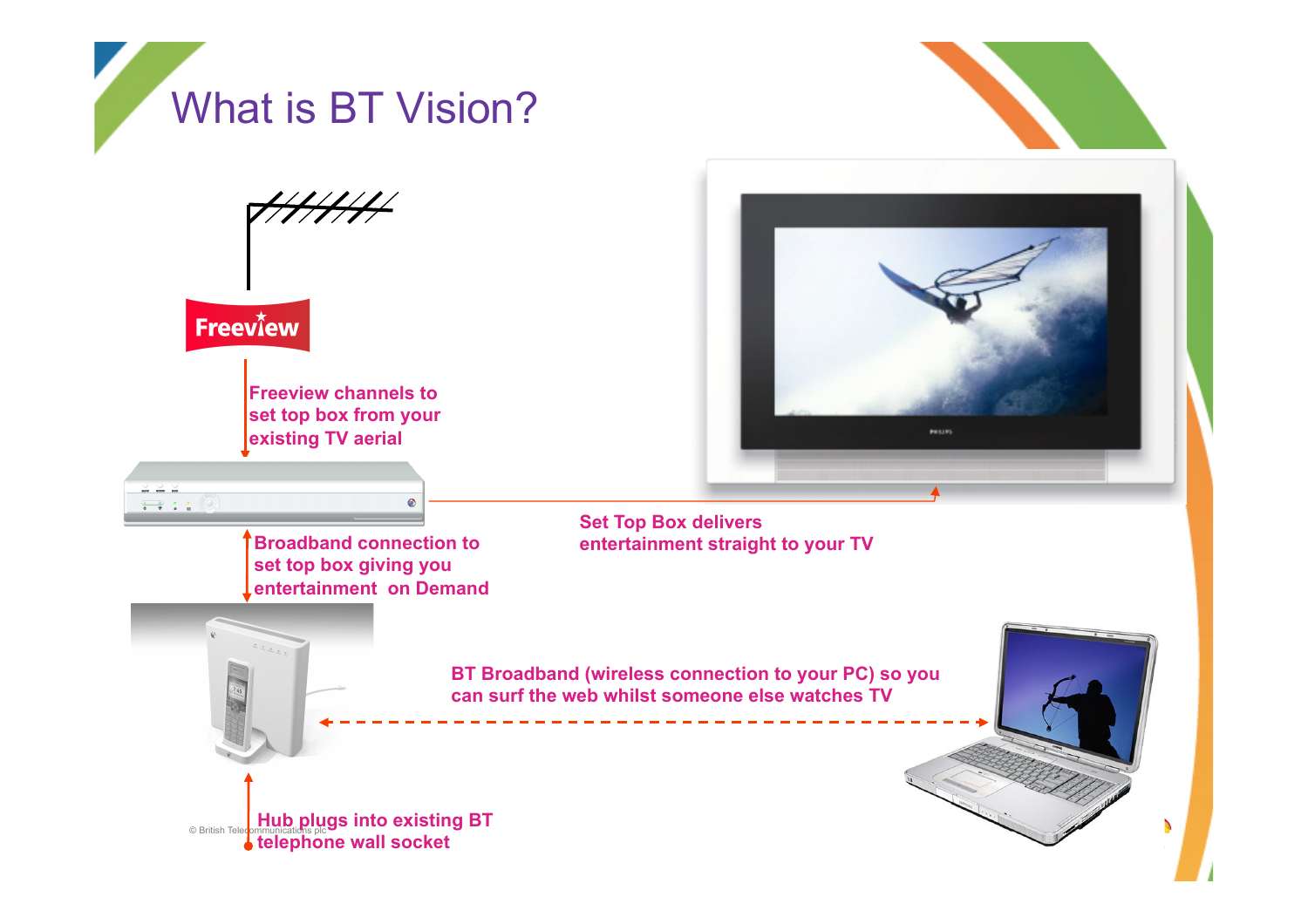

- 1. To make money
- 2. To prevent potential of losing money
- 3. Because there's a technology push
- 4. Because there's a customer pull
- 5. All of the above

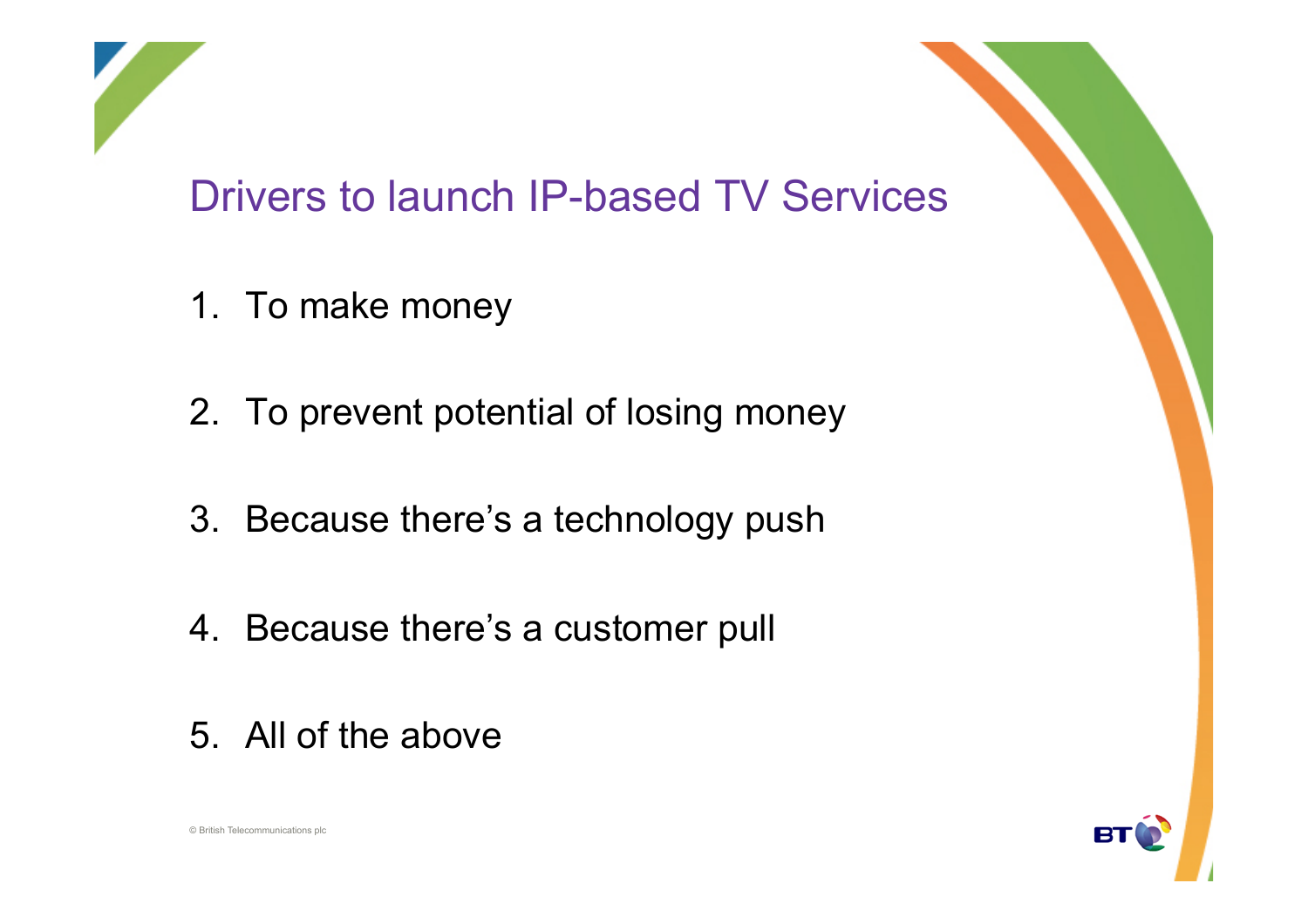## The most flexible TV service in the UK

#### **Choice**

- Over 40 Freeview channels
- Movies; TV; kids; music; replay TV all on-demand and rich, interactive services

#### **Convenience**

- A Personal Video Recorder (PVR) in every V-box
- 80 hours recording time
- Record, pause, rewind broadcast TV

#### **Control**

- Pay per view or subscription
- No minimum subscription period

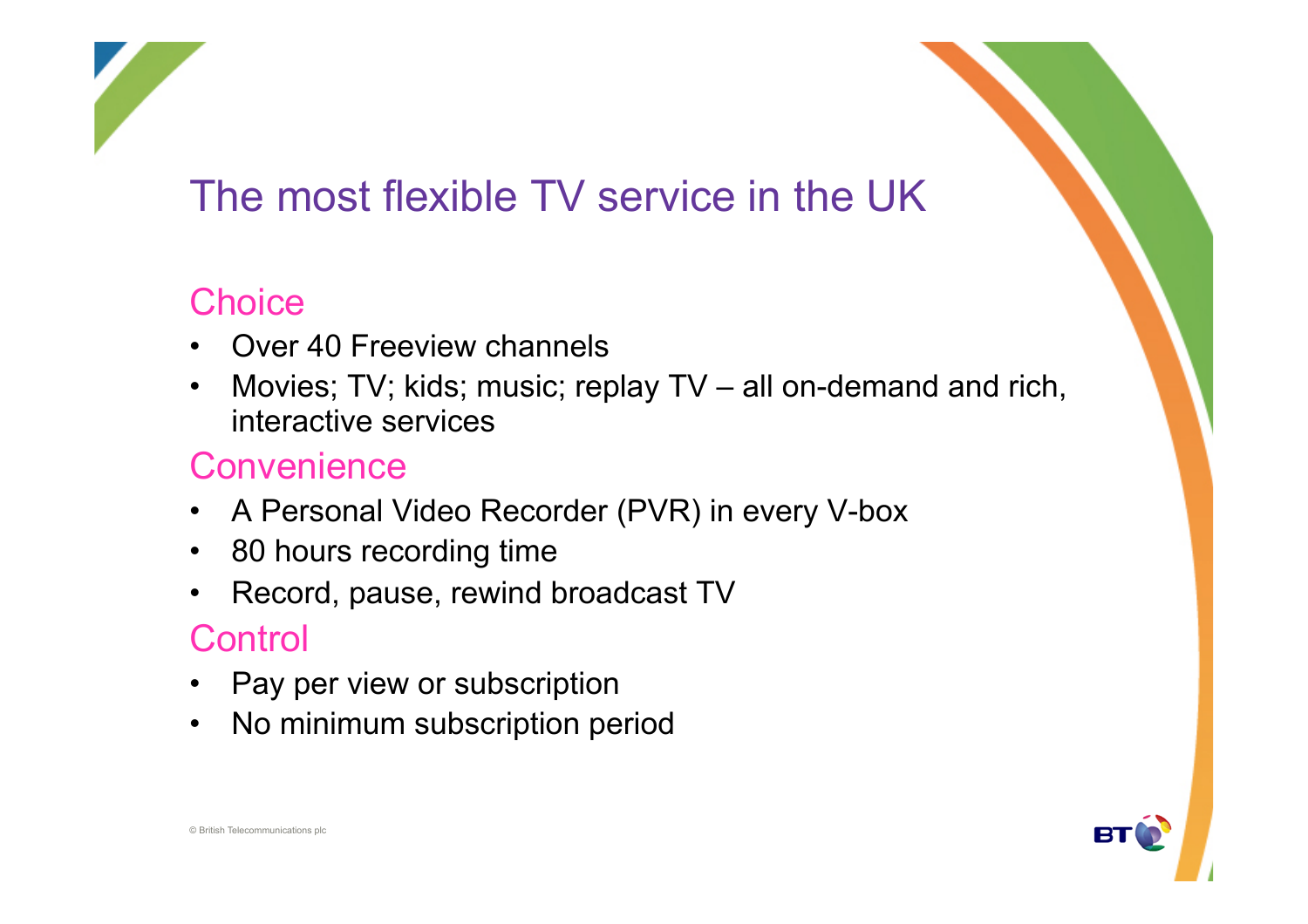

Key challenges for telcos

Service provision / the sale is just the beginning

Broadband networks built for best-efforts browsing

Bandwidth cost money and high-bandwidth for video delivery even more

Viewers consumption habits need changing

Need to integrate with existing legacy products

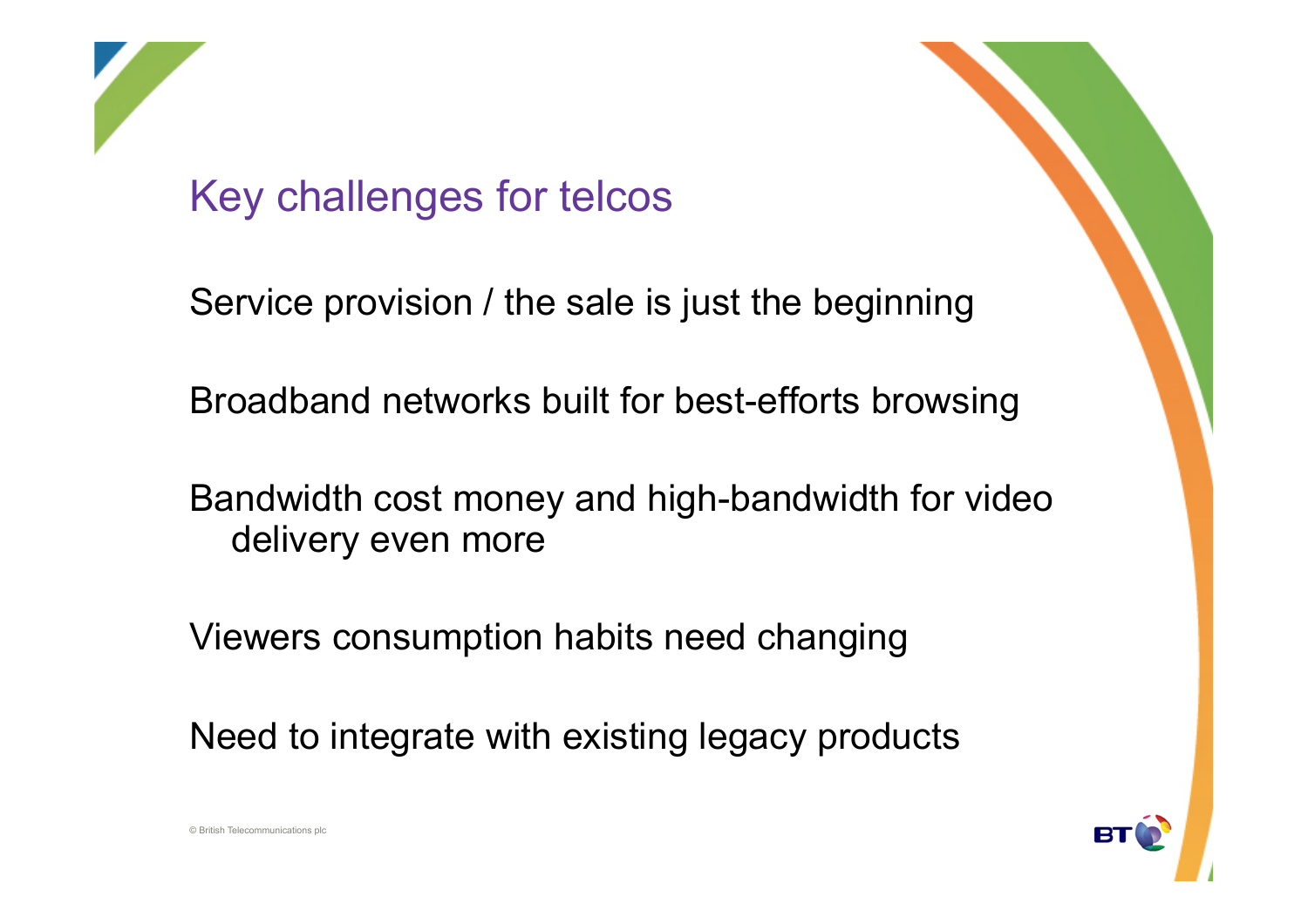

### Solving the broadband challenge

- Best Efforts delivery of traffic is not good enough
- TV requires Quality of Service
- Build QoS into the end-to-end network (an ISP feature)
- Ensure the end-to-end cost of bandwidth is included in the cost-of-service model

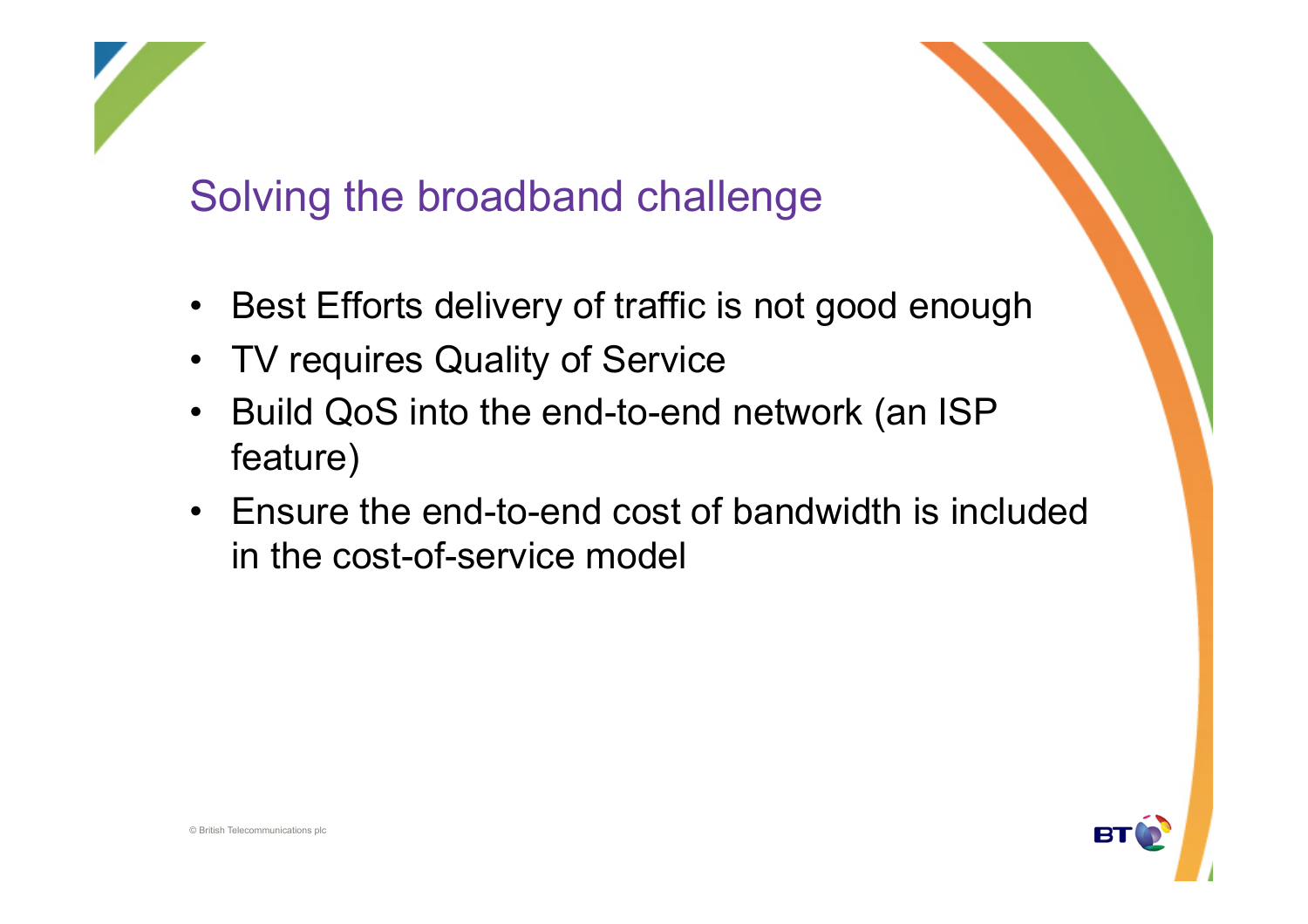## Maintaining an on-going customer relationship

- Viewers watch TV every day so every day is a sales opportunity
- This is a different skillset to traditional telco sales
- Must be able to promote and sell flexibly directly on the service
- Must be able to add value to the customer directly on the service

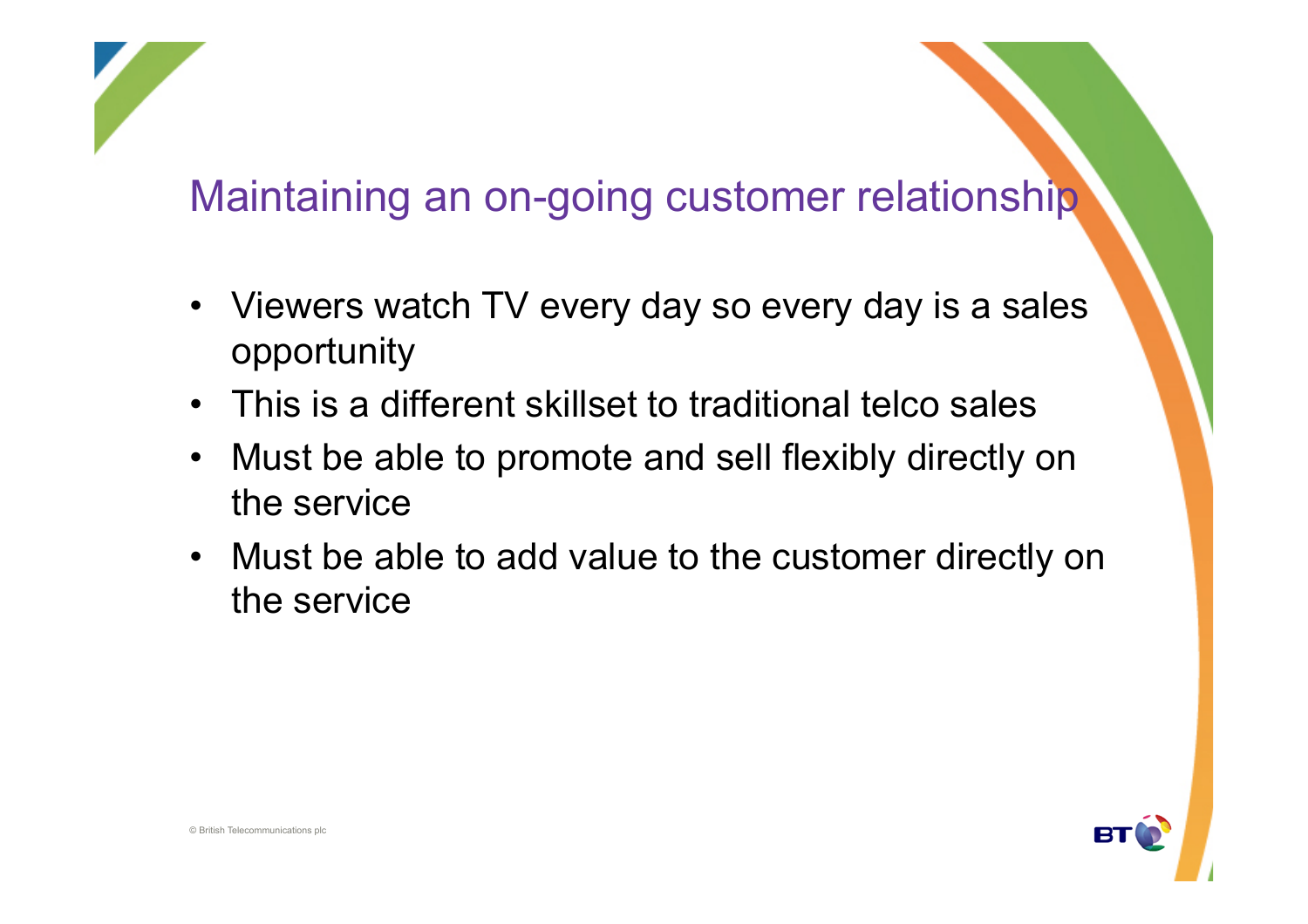## Changing viewing habits

- Keep charging models simple
- Provide viewers with familiar content
- Ensure the service doesn't go down
- Keep content refreshed at the top
- Meet expectations of depth (the longish tail)
- Cross promote content across different services (DVR, EPG, VoD library)

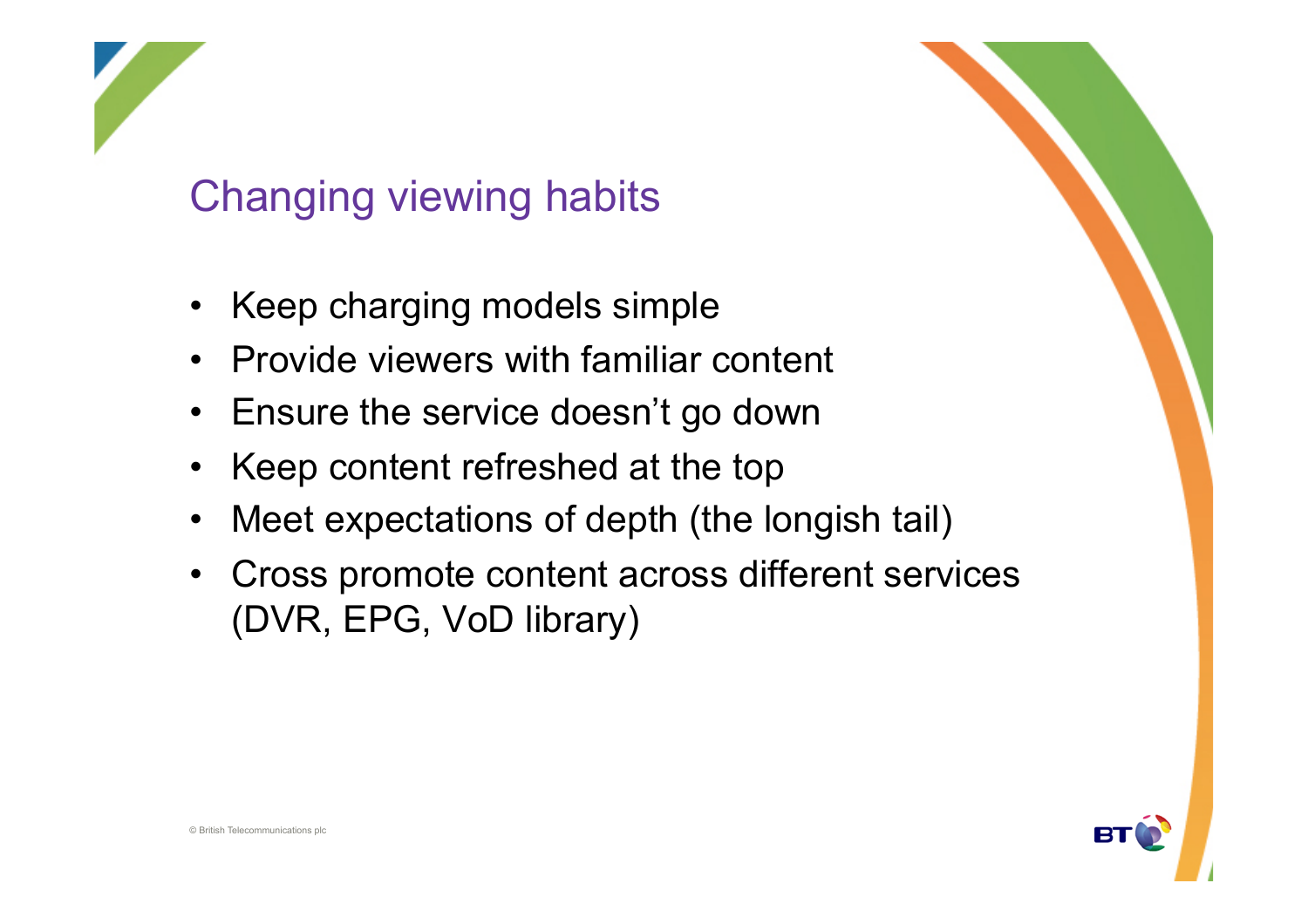## System integration

- Need to bill on one bill
- Need customer services to see IPTV account details
- The greatest internal challenge in any IPTV launch
- Must dovetail with requirements of other telco product launches
- As much a stakeholder management task as a technical delivery